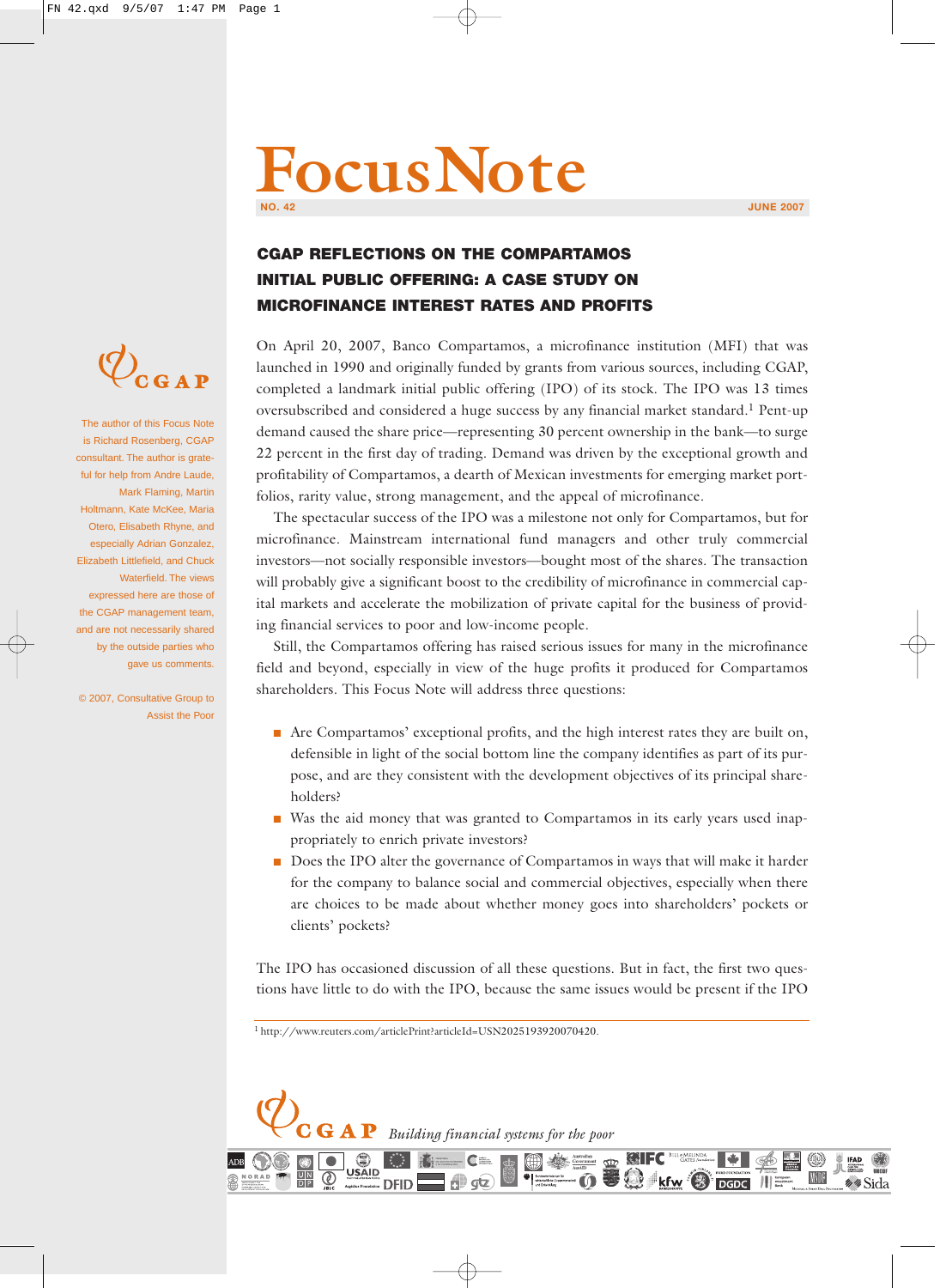had never occurred. The IPO and the windfall it produced have simply highlighted those issues.

After laying out some history and details of the IPO transaction, we will offer CGAP's reflections on these questions. The principal sources for our analysis are the offering circular for the IPO and the MIX Market/MicroBanking Bulletin databases.<sup>2</sup> Because of data issues and simplifying assumptions, some of our calculations may not be fully accurate, but we believe that the likely margin of error is modest enough that the general picture is not materially distorted. We invited Compartamos' largest shareholders to comment on a draft of this paper.

#### **Historical background and transaction details**

Compartamos operated from its inception in 1990 until 2000 as a not-for-profit, nongovernmental organization (NGO). During this period, it received US\$4.3 million in grants or near-grant soft loans from international development agencies and private Mexican sources. The NGO made tiny loans to poor and lower income women, mainly in rural areas.

By 2000, the Compartamos NGO was reaching 60,000 borrowers. To tap commercial funds for even faster growth, the NGO and other investors set up a regulated finance company, organized as a for-profit corporation. Around that time, USAID granted \$2 million to ACCION, a not-for-profit international provider of technical assistance and investment capital to MFIs. With the money, ACCION (1) provided \$200,000 in technical assistance to the Compartamos NGO, (2) gave that NGO \$800,000, which it used to buy stock in the new finance company, and (3) lent \$1 million to the finance company as subordinated debt.<sup>3</sup>

In addition to grants and near-grants, the forprofit Compartamos finance company received over \$30 million in loans from public development agencies<sup>4</sup> and \$15 million from private socially oriented

#### **Table 1. A Brief History of Compartamos**

|  | <b>1990:</b> Established as NGO                                                  |
|--|----------------------------------------------------------------------------------|
|  | <b>2000:</b> Moved operations to regulated for-profit finance<br>company         |
|  | <b>2002:</b> Issued debt for first time on Mexican bond market                   |
|  | <b>2006:</b> Authorized by Mexican government to operate as<br>full-service bank |
|  | 2007: Initial Public Offering                                                    |
|  |                                                                                  |

investors.<sup>5</sup> These loans were generally at market interest rates or above.

Beginning in 2002, Compartamos was able to issue roughly \$70 million in bonds on the Mexican securities exchange. Most of these bonds were partially guaranteed by the International Finance Corporation (IFC), which charged a fee of 2.5 percent of amounts guaranteed.<sup>6</sup> In addition, the company raised about \$65 million by borrowing from Mexican banks and commercial lenders.

In June 2006, the finance company received a full banking license. As a bank, Compartamos is authorized to take deposits, but had not done so up to the point of the IPO in April 2007. The company was serving 616,000 borrowers by the end of 2006 and expects to continue its rapid growth.

The shareholders of Compartamos at the time of the IPO were as follows:

- Compartamos AC (the NGO): 39.2 percent, funded mainly from the CGAP and USAID/ACCION grants
- ACCION Gateway fund: 18.1 percent
- IFC: 10.6 percent
- Directors and managers: 23.7 percent
- Other private Mexican investors: 8.5 percent

<sup>2</sup> The MIX Market and MicroBanking Bulletin databases are produced by the Microfinance Information Exchange (MIX), www.themix.org. Data on individual MFIs in the MicroBanking Bulletin are confidential and can be used only with the permission of the MFI.

<sup>3</sup> ACCION's Gateway Fund also bought \$1 million worth of shares in the finance company. Compartamos repaid the subordinated loan ahead of schedule when less expensive funding sources became available.

<sup>4</sup> Inter-American Investment Corporation, KfW (Germany), Andean Development Corporation, IFC, and Instituto de Credito Oficial (Spain).

<sup>5</sup> Dexia Micro Credit Fund and Credit Suisse Microfinance Fund Management.

<sup>6</sup> IFC is the private-sector investment arm of the World Bank.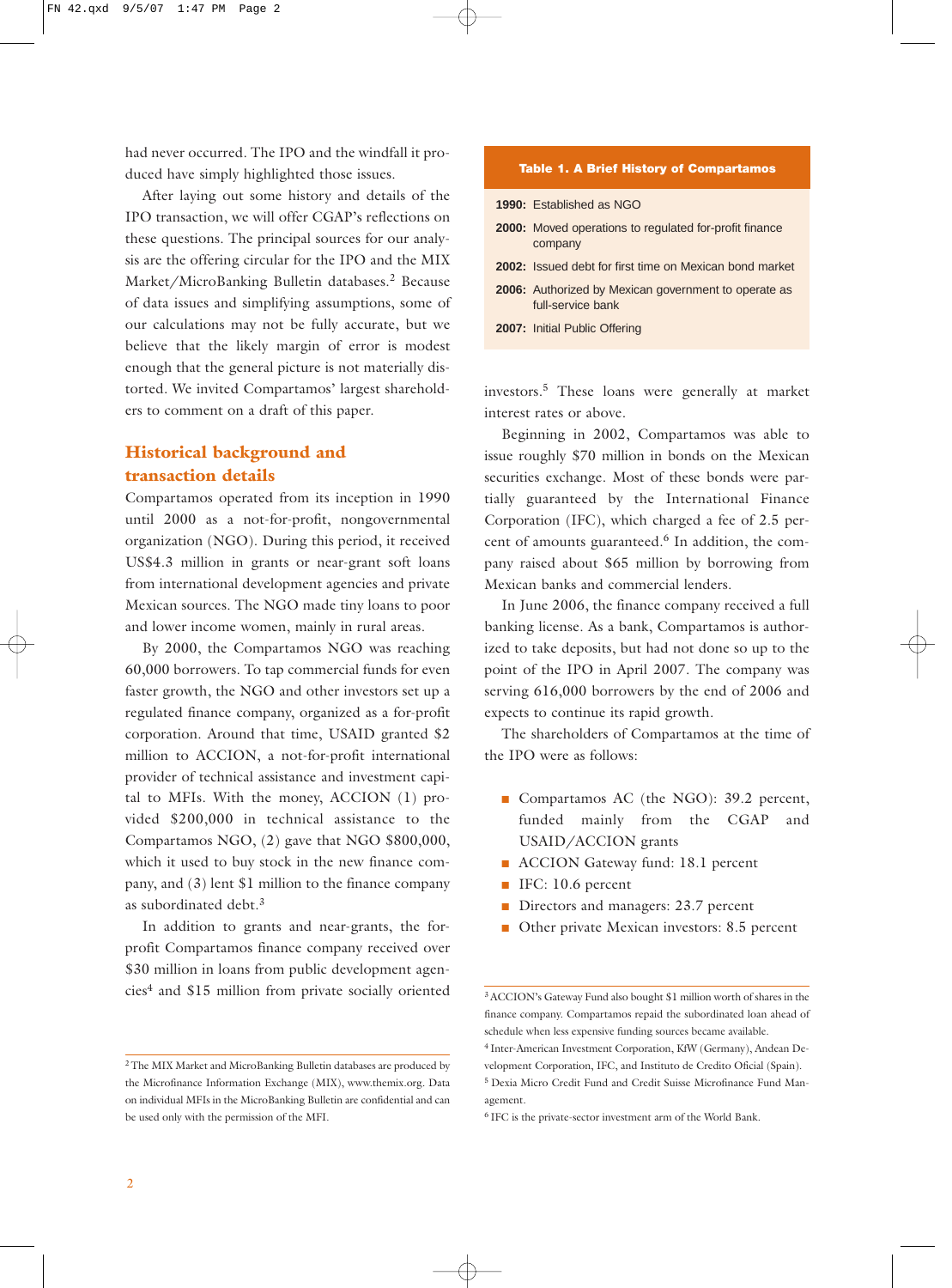The original price these investors paid for their shares in 1998–2000 totaled roughly \$6 million.<sup>7</sup> By the end of 2006, the book value of these shares had risen to \$126 million, because of very high profits. The book value of return on shareholders' equity has averaged over 53 percent a year since commercialization in 2000, and over 80 percent of this profit has been retained within the company to fund growth in the number and size of its loans, rather than being paid out in dividends to shareholders.<sup>8</sup> This retention of high earnings produced the massive growth in the book value of the company.

The profits reflect the high interest rates Compartamos charges on its loans. Compartamos' interest yield on average loan portfolio was about 86 percent for 2005.<sup>9</sup> (As will be shown later, very high interest rates are common among both for-profit and not-for-profit providers in the low-end Mexican loan market.)

In the April 20, 2007, IPO, shareholders sold about 30 percent of their shares to new investors, most of whom were mainstream international fund managers and other purely commercial investors. This IPO of shares was a secondary offering—that is, Compartamos did not create and sell new shares, which would have brought additional funding into the bank. Rather, proceeds of the sale went to existing shareholders who were capturing capital gains by selling off part of their stake in the bank.

Existing investors received about \$450 million for 30 percent of their shares, which represents more than 12 times the book value of those shares. This implies a market valuation of the company at over \$1.5 billion, and an internal rate of return on the selling shareholders' original investment (about \$6 million) of roughly 100 percent a year compounded over eight years.

Most of the sale proceeds went to public-purpose institutions—IFC and the ACCION and Compartamos not-for-profit NGOs. A third of the proceeds, about \$150 million, went into the pockets of private shareholders. The unsold shares that remain in the hands of these private shareholders are worth about \$300 million, if valued at the IPO price.<sup>10</sup>

## **1. Are Compartamos' high profits and interest rates defensible in terms of the social bottom line the bank espouses, and are they in line with the development objectives of its principal shareholders?**

The most important source of concern about the IPO in the microfinance community has been the huge profits the IPO produced—in particular, the profits for private shareholders. To approach this issue, we need to begin by distinguishing between the *existence* of profits and the *size* of the profits. We see nothing wrong with the fact that shareholders make profits out of Compartamos. Development agencies and private donors have always subsidized some activities that are expected eventually to produce private profits, because they think that a broader social objective will be served at the same time. Building a road or a dam, or funding an export promotion project to generate employment, will all enrich private individuals who are able to build or expand businesses if the project is successful.

From the very early years of Compartamos, all participants, including donors, were clear that the ultimate objective was to fund massive growth in outreach by capturing deposits, and that this would probably require eventual migration of operations into a for-profit corporation. Everyone's long-term vision was a Mexican microcredit market where many private companies were competing to provide financial services to poorer customers, and financing their operations with private commercial sources of funds rather than relying on ever-increasing amounts

<sup>7</sup> Although the finance company was not licensed until 2000, capital had to be invested earlier to support the license application.

<sup>8</sup> The MIX Market database (www.mixmarket.org) reports returns as a percentage of average shareholder equity over the course of the year, rather than using initial equity at the beginning of the year. The latter measurement, which arguably gives a better picture of growth over time in the value of shareholders' investment, is even higher. For instance, Compartamos' return on average equity for 2006 was 57.4 percent, while its return on initial equity was over 70 percent.

<sup>9</sup> Because Compartamos switched to for-profit operations in 2000, interest on its loans is subject to a value-added tax of about 15 percent. In line with Mexican practice, Compartamos deducts value-added taxes when reporting interest income. Thus, the actual interest paid by clients is about 13 percent higher than the rates cited here.

<sup>10</sup> As of June 30, 2007, Compartamos shares were trading at \$6.15, a gain of 66 percent over the IPO price of \$3.70.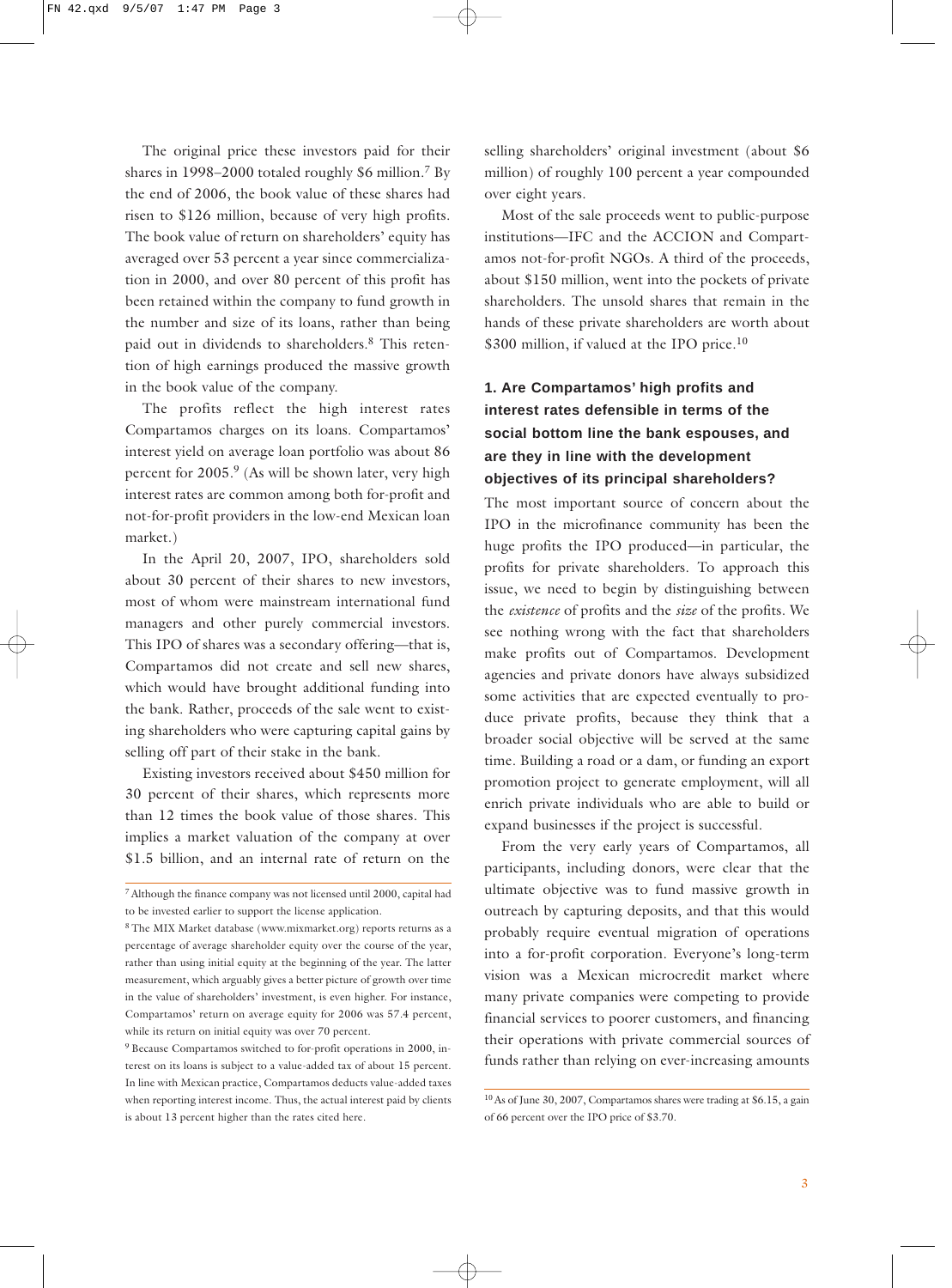of scarce donor funding. It seems clear that Compartamos would not now be serving over 600,000 borrowers, and growing as fast as it is, if it had not taken a commercial approach to its mission. Given the approach that was chosen, no one should be very surprised that private parties are profiting.

The more difficult question has to do with the size of the profits. Even people who favor a commercial approach to most microfinance have to scratch their heads when they see shareholders making annual returns of 100 percent on their investments, compounded for eight years running. To assess whether this is reasonable or ethical in the context of a company and a majority of its investors who have a social objective, one should look at the sources of those profits, and their uses. To what extent do the profits come out of the pockets of poor customers? And are the profits used for further service to more poor people, or do private investors capture them?

As to sources of the profits, the surprisingly high IPO share price $11$  was driven by a complex variety of factors. It seems likely that the most important of them were as follows:

- *Dearth* of competing Mexican securities. Managers of emerging-market and other international stock funds want to maintain some proportion of Mexican securities for diversification purposes. At the time of the IPO, there were relatively few alternative Mexican issues on offer, which tended to drive up the price at which the Compartamos shareholders could sell their stock. This premium was not associated with any cost to Compartamos' borrowers, so this portion of the profits would seem to pose no conflict with development objectives.
- *Banking license*. At the time of the IPO, Compartamos had its banking license but had not begun to use it to capture deposits. Deposits are a relatively low-cost source of funds. So all other things being equal, pur-

chasers would expect Compartamos to become even more profitable once it starts to take deposits: with no additional investment from the equity owners, the business could expand many times over at the same time as funding costs dropped. The banking license was an intangible asset that cost Compartamos' borrowers nothing. To the extent that the selling shareholders got bigger capital gains because of the banking license, those capital gains would seem to pose no problem from a development perspective.

■ *High current profits, driven by high interest rates.* When one looks at the large returns that Compartamos' initial shareholders earned on their investments, it seems probable to us that the largest portion of those returns is attributable to Compartamos' past track record of very high net earnings.<sup>12</sup> Those net earnings were high because Compartamos charged its borrowers interest rates that were considerably above what the company needed to cover its costs, as discussed below. IPO purchasers paid high prices for Compartamos shares, creating huge returns for the selling shareholders, because they expected the pattern of past profits to continue and even grow. Those past profits came directly out of the pockets of Compartamos' poor borrowers, creating a conflict between the welfare of those borrowers and the welfare of Compartamos' investors.

Thus, we would argue that one should not automatically be concerned because the initial Compartamos shareholders made very high returns on their investments. More precisely, the concern should focus on the large portion of those returns that were created by charging higher-than-necessary interest rates to borrowers.

<sup>&</sup>lt;sup>11</sup> As late as December 2006, ACCION was expecting that buyers might pay three times book value for Compartamos shares. Four months later, the buyers of the IPO actually paid 12 times book value.

<sup>&</sup>lt;sup>12</sup> Investors buy shares in expectation of future profits, based to a great extent on past performance with adjustments for expected future changes. All other things being equal, if Compartamos profits had been two-thirds less (still at a robust level around 20 percent annual return on initial equity), one would expect the IPO shares to have sold for a price two-thirds lower.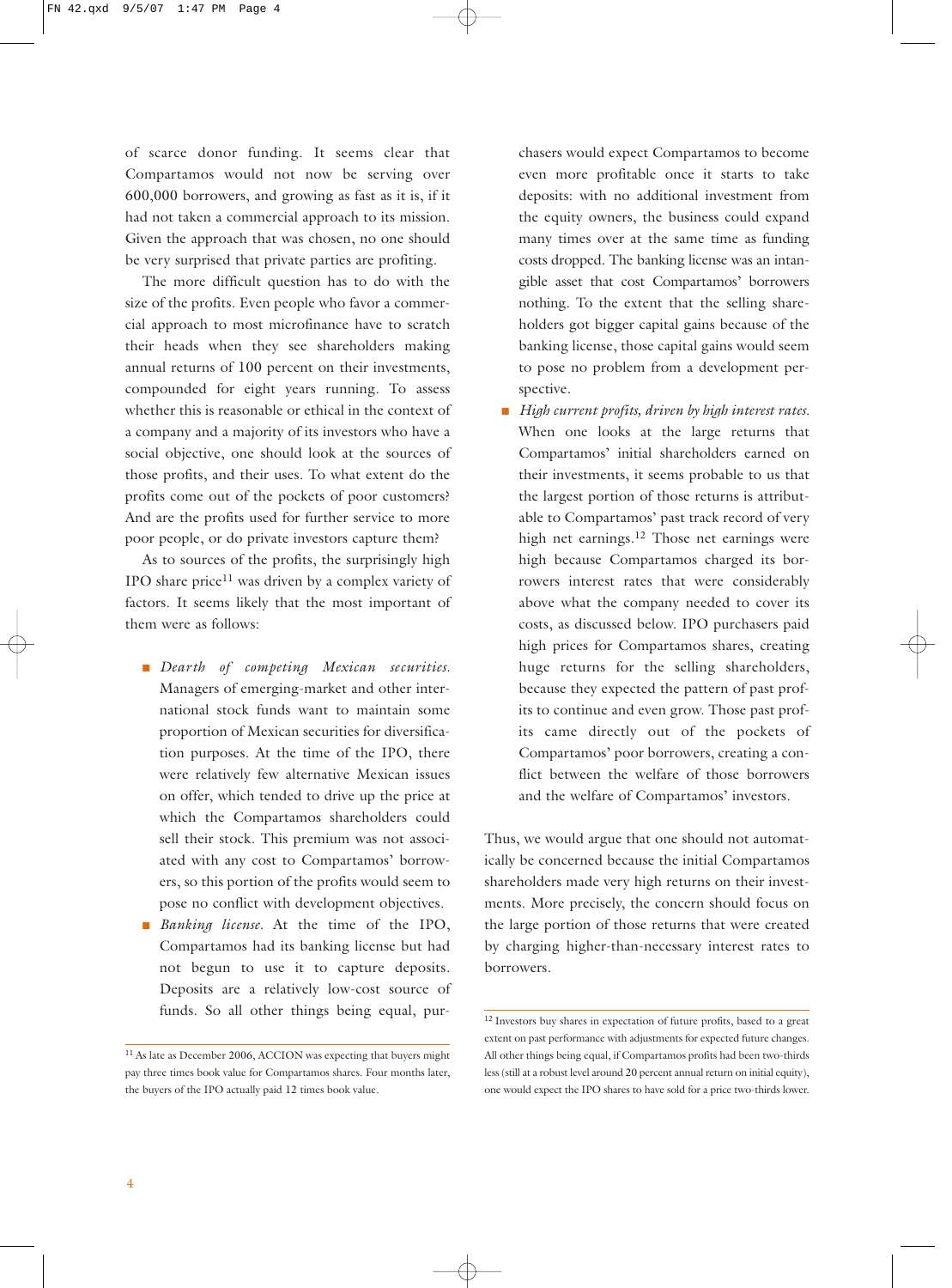#### **A. How high are Compartamos interest rates, and why?**

We measure Compartamos interest rates in terms of yield—that is, the actual income collected from borrowers during a year, divided by the average size of the loan portfolio over the year. The interest yield for 2005, according to MicroBanking Bulletin data used with permission, was 86.3 percent. When the valueadded tax of about 15 percent of interest is added, the rate paid by clients is about 100 percent. Interest yields in earlier years have been even higher.

These interest rates are considerably higher than those charged by typical MFIs: the worldwide median of MFIs reporting to the MicroBanking Bulletin in 2005 was 30.9 percent. But Compartamos loans are exceptionally small in relation to per capita gross national income—only 5.4 percent in 2005, as compared to a median of 43.5 percent for MFIs worldwide—so its administrative costs are inevitably much higher than average, and its interest rates would therefore have to be higher than average as well.<sup>13</sup>

Of all the MFIs from around the world tracked in the MicroBanking Bulletin, only two peer groups seem relevant as comparators for Compartamos' interest yields: the "low-end target market" group and the "village banking" group. Compartamos interest yields are still high in comparison to these groups (especially when we remember that Compartamos borrowers are paying an additional 13 percent in tax that is not reflected in the reported yield), but on the other hand its relative loan size is much smaller (Table 2).

However, in this Focus Note, we are using this indicator only to shed light on administrative costs. We use per capita national income when comparing loan sizes and costs because it is our only available proxy—albeit a rough one—for labor costs across countries. Hiring a loan officer costs much more in Mexico than it does in Bangladesh, so the administrative cost associated with processing a \$100 loan will be much higher in Mexico than in Bangladesh. Comparison of MFI costs and efficiency between countries would be grossly distorted without some adjustment to reflect the difference in the cost of labor and other locally produced inputs.

**Table 2. Interest Yield and Loan Size: Compartamos vs. Two MBB Peer Groups (2005)**

| <b>Adjusted</b><br><b>Interest</b><br>Yield $(\%)$     |
|--------------------------------------------------------|
| 86.3                                                   |
| 35.4                                                   |
|                                                        |
| 47.2                                                   |
| <i>Source:</i> MBB #14 Trendline Benchmarks (medians). |

It is also instructive to compare Compartamos interest rates with those of other Mexican lenders that reach lower income markets. Compartamos is in the upper part of the range, though certainly not at the top (Table 3).

Comparison with other lending rates in the Mexican market is instructive, but most of the loan products are not strictly comparable. For instance, most credit card and consumer lending goes to salaried borrowers, allowing the use of automated credit-scoring techniques. One would normally expect such lending to be less costly than microcredit to unsalaried borrowers, where each loan has to be individually assessed by a loan officer. A more powerful way to analyze the reasons for, and the reasonableness of, Compartamos' interest rates is to examine where this interest income goes (Figure 1).

The largest share of income goes to cover *administrative (operating) costs*. Compartamos' 36.4 percent operating expense ratio might look inefficient in comparison with the 15.0 percent median for MFIs worldwide in 2005. But this measure ignores the impact of Compartamos' loan sizes, which are very small in the Mexican context. A better metric is the operating expense per borrower over the course of a year. Such an analysis provides no suggestion that inefficiency on the part of management is contributing to Compartamos' high interest rates (Table 4).<sup>14</sup>

<sup>13</sup> Analysts compare loan sizes with per capita national income to shed light on two separate issues: client poverty and administrative costs of lending. The gap between rich and poor in Mexico is very wide, but average income is much higher than in most other countries where microfinance operates. Therefore, the optic of loan size compared to per capita income may tend to make Compartamos' customers look poorer than they are.

<sup>14</sup> Another meaningful indicator of efficiency is the number of borrowers per MFI employee. In 2005, Compartamos' borrowers/staff ratio was 197, the highest of any Mexican MFI reporting to the MIX and considerably above the medians of the relevant MBB #14 peer groups (all MFIs—127; Latin America/Carribean MFIs—120; low-end target market MFIs—170; village banking MFIs—158).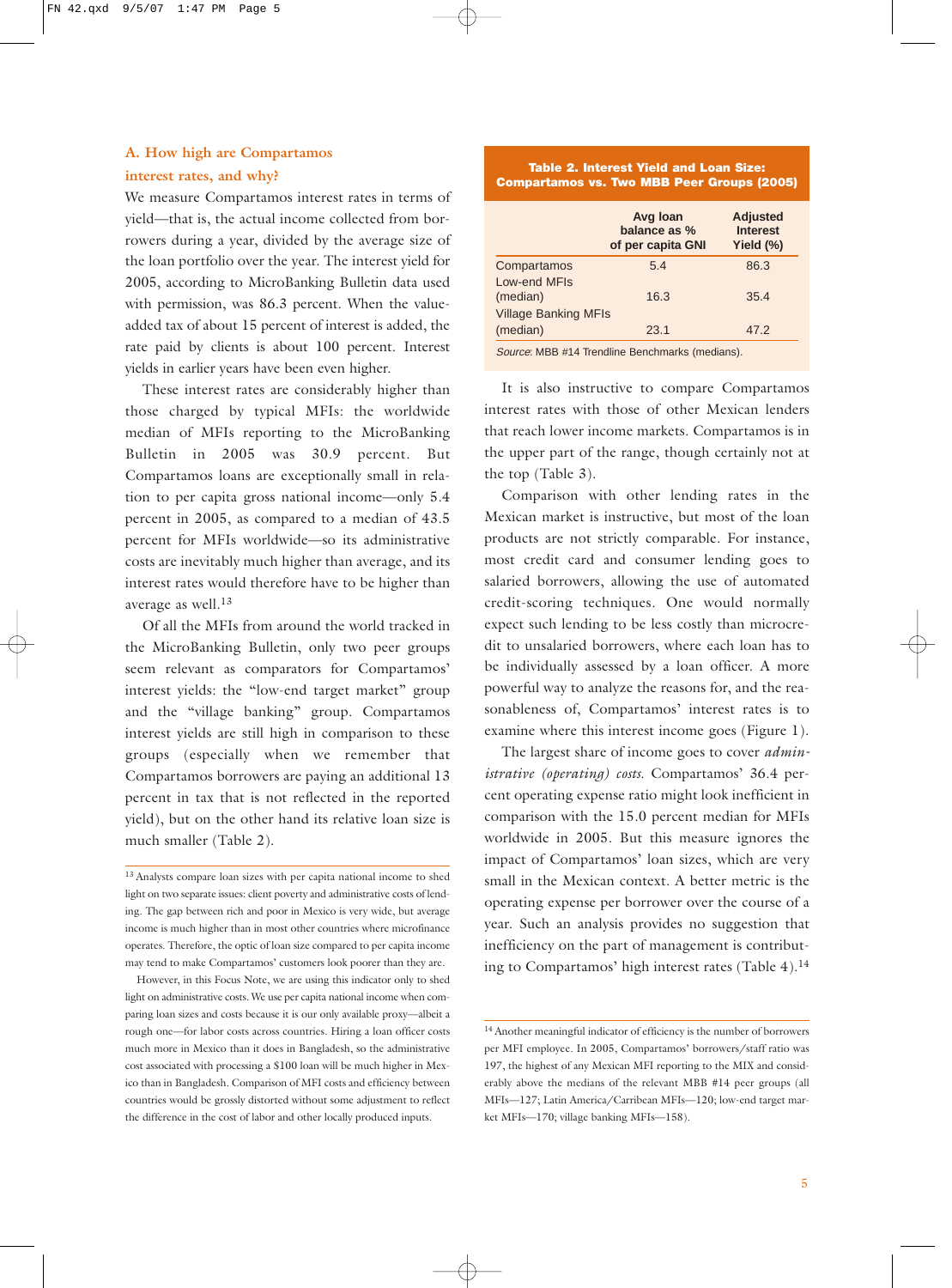| <b>Table 3. Mexican Retail Interest Rates</b> |                       |       |                                                                                                           |  |  |  |  |
|-----------------------------------------------|-----------------------|-------|-----------------------------------------------------------------------------------------------------------|--|--|--|--|
| Lender                                        | <b>Interest yield</b> | Year  | <b>Source</b>                                                                                             |  |  |  |  |
| <b>Compartamos</b>                            | 86%**                 | 2005  | MBB database, with permission                                                                             |  |  |  |  |
| <b>MFIs</b>                                   |                       |       |                                                                                                           |  |  |  |  |
| <b>FINCA</b>                                  | 89 %****              | 2005  | MIX Market database                                                                                       |  |  |  |  |
| <b>FINCOMUN</b>                               | $103\%***$ (?)        | 2005  | $\mathfrak{c}\mathfrak{c}$                                                                                |  |  |  |  |
| Caja Popular                                  | 23%****               | 2005  | $\mathfrak{c}\mathfrak{c}$                                                                                |  |  |  |  |
| ProMujer                                      | 67%****               | 2005  | $\mathfrak{c}\mathfrak{c}$                                                                                |  |  |  |  |
| Finsol                                        | 81%**                 | 2006  | Mexican Banking and Securities Commission                                                                 |  |  |  |  |
| Pronegocio                                    | 46%**                 | 2006  | (www.cnbv.gob.mx)                                                                                         |  |  |  |  |
| <b>Consumer lenders</b>                       |                       |       |                                                                                                           |  |  |  |  |
| Independencia                                 | 74%**                 | 2006  | Mexican Banking and Securities Commission                                                                 |  |  |  |  |
| Familiar                                      | 79%**                 | 2006  | (www.cnbv.gob.mx)                                                                                         |  |  |  |  |
| <b>Credit cards</b>                           |                       |       |                                                                                                           |  |  |  |  |
| <b>HSBC</b>                                   | 75%***                | 2006  | <b>CONDUSEF</b>                                                                                           |  |  |  |  |
| <b>Bancomer</b>                               | 59%***                | 2006  | $\mathfrak{c}\mathfrak{c}$                                                                                |  |  |  |  |
| Citibank/Banamesx                             | 47%***                | 2006  | $\mathfrak{c}\mathfrak{c}$                                                                                |  |  |  |  |
| Inbursa                                       | 33%***                | 2006  | $\mathfrak{c}\mathfrak{c}$                                                                                |  |  |  |  |
| <b>ScotiaBank</b>                             | 27%***                | 2006  | $\mathfrak{c}\mathfrak{c}$                                                                                |  |  |  |  |
| <b>Merchant credit</b>                        |                       |       |                                                                                                           |  |  |  |  |
| Grocery stores                                | 30%/month             | 2002? |                                                                                                           |  |  |  |  |
| <b>Chain stores</b><br>(consumer durables)    | 15%/month             | 2002? | Caskey, Ruiz Duran, and Solo:<br>The Unbanked in Mexico and the United States<br>(World Bank 2004), p. 41 |  |  |  |  |
| Layaway plans                                 | 30%/month             | 2002? |                                                                                                           |  |  |  |  |
| <b>Other lenders</b>                          |                       |       |                                                                                                           |  |  |  |  |
| Pawnbrokers                                   | 27-200%               |       | Communication from J. Armah, CHF                                                                          |  |  |  |  |
| <b>Credit Unions</b>                          | $11 - 27%$            |       | $\mathfrak{c}\mathfrak{c}$                                                                                |  |  |  |  |
| Other informal lenders                        | $-4-48%$ monthly      |       | $\mathfrak{c}\mathfrak{c}$                                                                                |  |  |  |  |

\*Yields reported in the MIX Market database are slightly overstated because they include interest income from investments.

\*\*These yields are reported net of value-added taxes, so they understate the cost to the borrower by about 13 percent.

\*\*\* Credit card rates reported include the effect of all fees.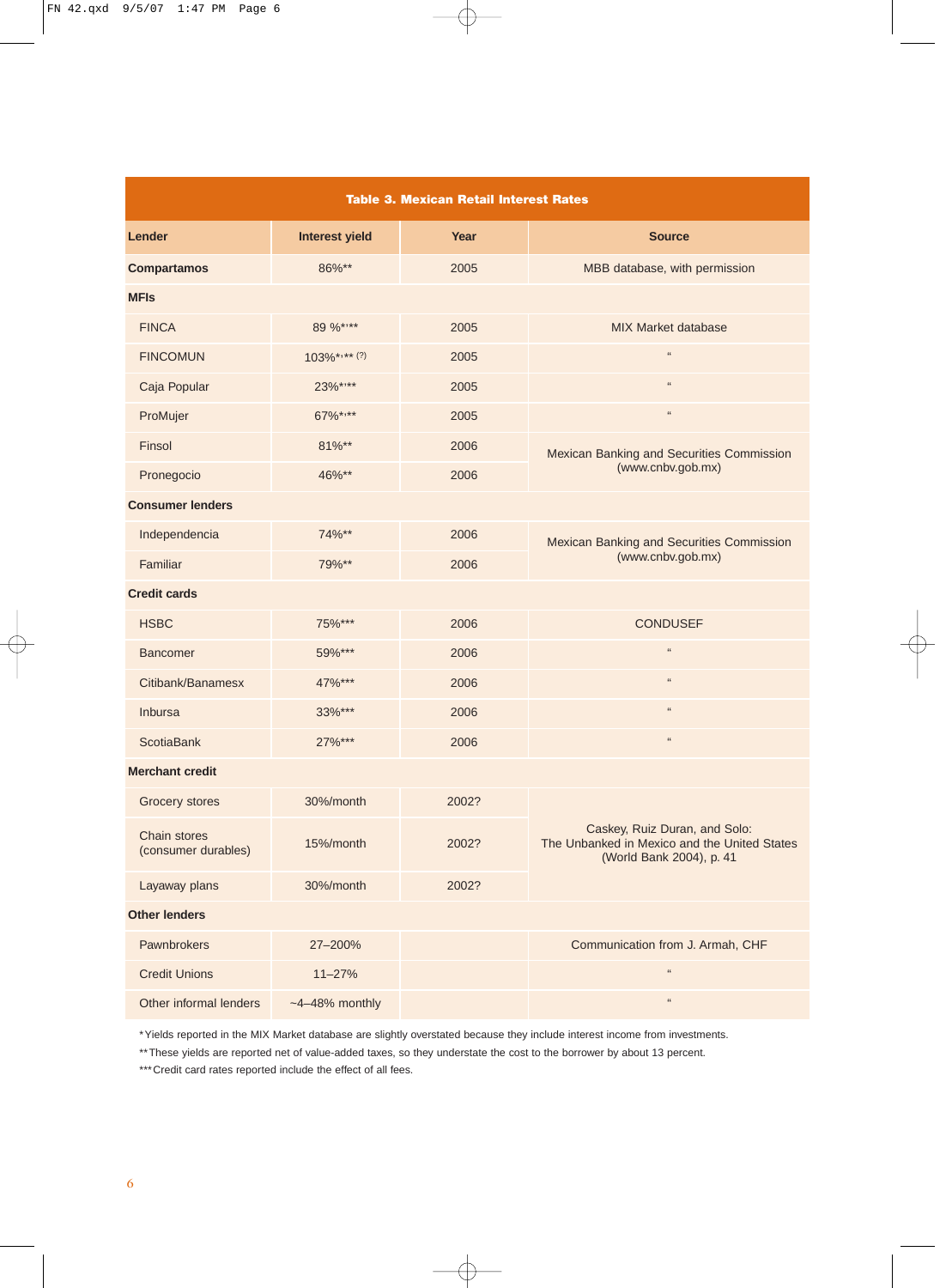

*Source*: MBB with permission.

*Note*: The income shown here includes a small amount of interest on investments, and is therefore slightly higher than the 86.3 percent portfolio yield reported elsewhere in the paper.



*Sources*: MIX Market; 27 Mexican Banks in BankScope database, excluding Credomatic as an outlier because of its –533 percent ROA.

At 13.6 percent of portfolio, Compartamos' *cost of funds* is a significant contributor to its interest rates. This cost can be expected to decline when the bank starts funding itself with deposits in the near future.

It is apparent that the biggest discretionary driver of Compartamos' interest rate is its high *profit margin*, which is the central issue that needs to be addressed in this discussion.

Figures 2, 3, and 4 present several relevant comparisons. To begin with, Compartamos is extremely profitable compared with Mexican banks. It is also very profitable compared with relevant peer groups of MFIs. Finally, Compartamos profits look high, but are less extreme, in comparison with MFIs and consumer lenders in the Mexican environment.

Before moving on to discuss the ethical dimensions of the high profits and interest rates, it is important to be clear about the relationship between the two. It is easy to forget that most of the interest rate is driven by costs, not profits. Figure 5 examines how much Compartamos interest yields could drop if profits were lower and shows that, even in the extreme zero-profit scenario, interest rates would have to remain high by world microfinance standards. If Compartamos reduced its return on average equity to the 15 percent that is normal for Mexican banks, its interest yield would drop by only about one-fifth, from 86 percent to 68 percent.

#### **Table 4. Operating Expense Per Borrower, as Percent of Per Capita GNI (2005)**

| <b>Compartamos</b>               | 1.8%    |  |  |  |
|----------------------------------|---------|--|--|--|
| <b>Mexican MFIs</b>              |         |  |  |  |
| <b>FINCA</b>                     | 1.8%    |  |  |  |
| <b>FINCOMUN</b>                  | 5.6%    |  |  |  |
| Caja Popular                     | 2.0%    |  |  |  |
| <b>MBB Peer Groups (medians)</b> |         |  |  |  |
| <b>All MFIs</b>                  | $~12\%$ |  |  |  |
| Latin America/Carribean MFIs     | $~10\%$ |  |  |  |
| Low-end target market MFIs       | $-37%$  |  |  |  |

Source: MBB 14 and MIX market.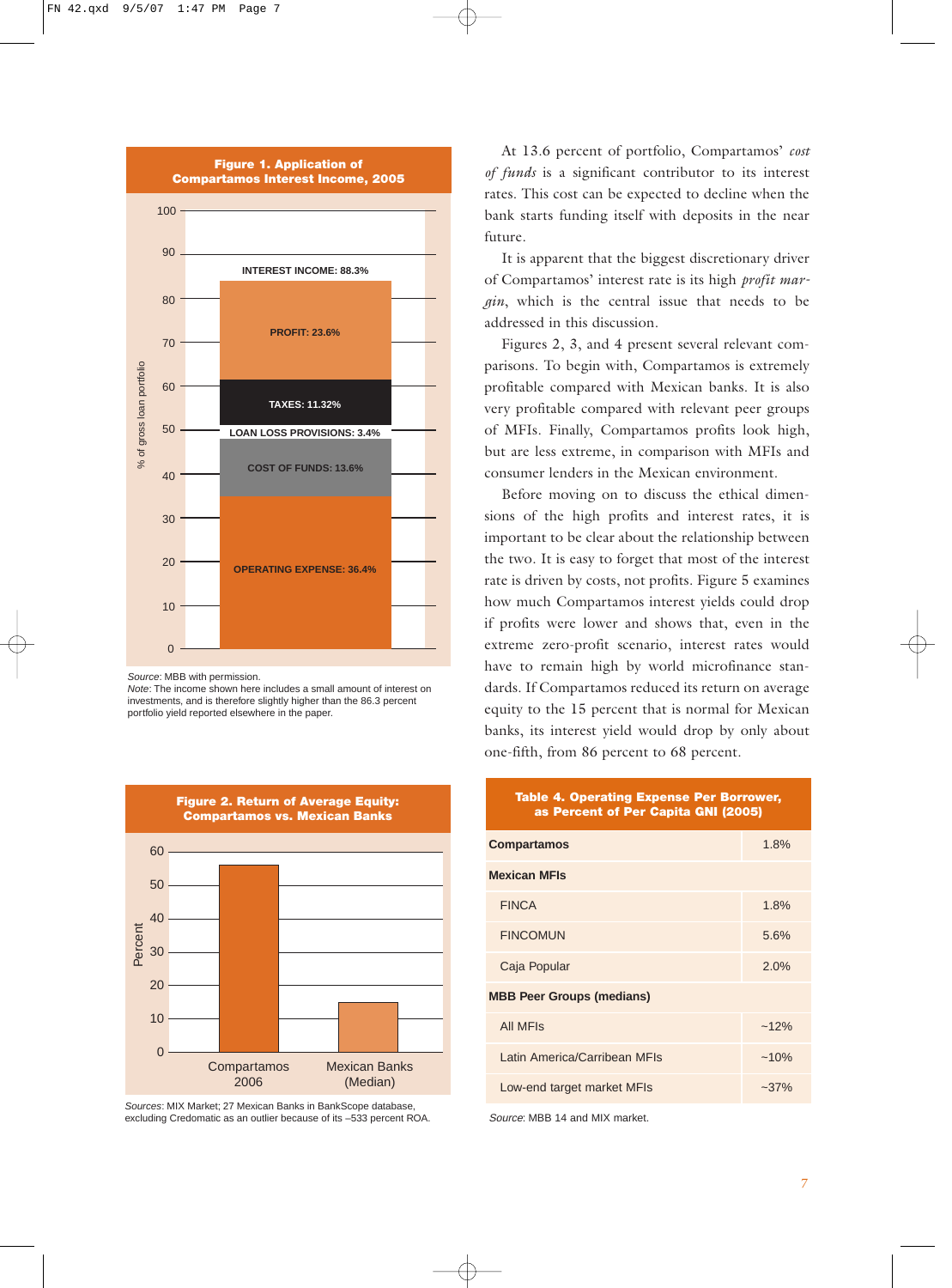

*Source*: MIX Market and MicroBanking Bulletin #14 Trendline Benchmarks (medians).



*Sources*: MIX Market, Mexican Banking and Securities Commission (www.cnbv.gob.mx).

*Note*: Consumer lenders (top two bars) lend mainly to salaried workers. MFIs (bottom six bars) lend mainly to unsalaried microentrepreneurs.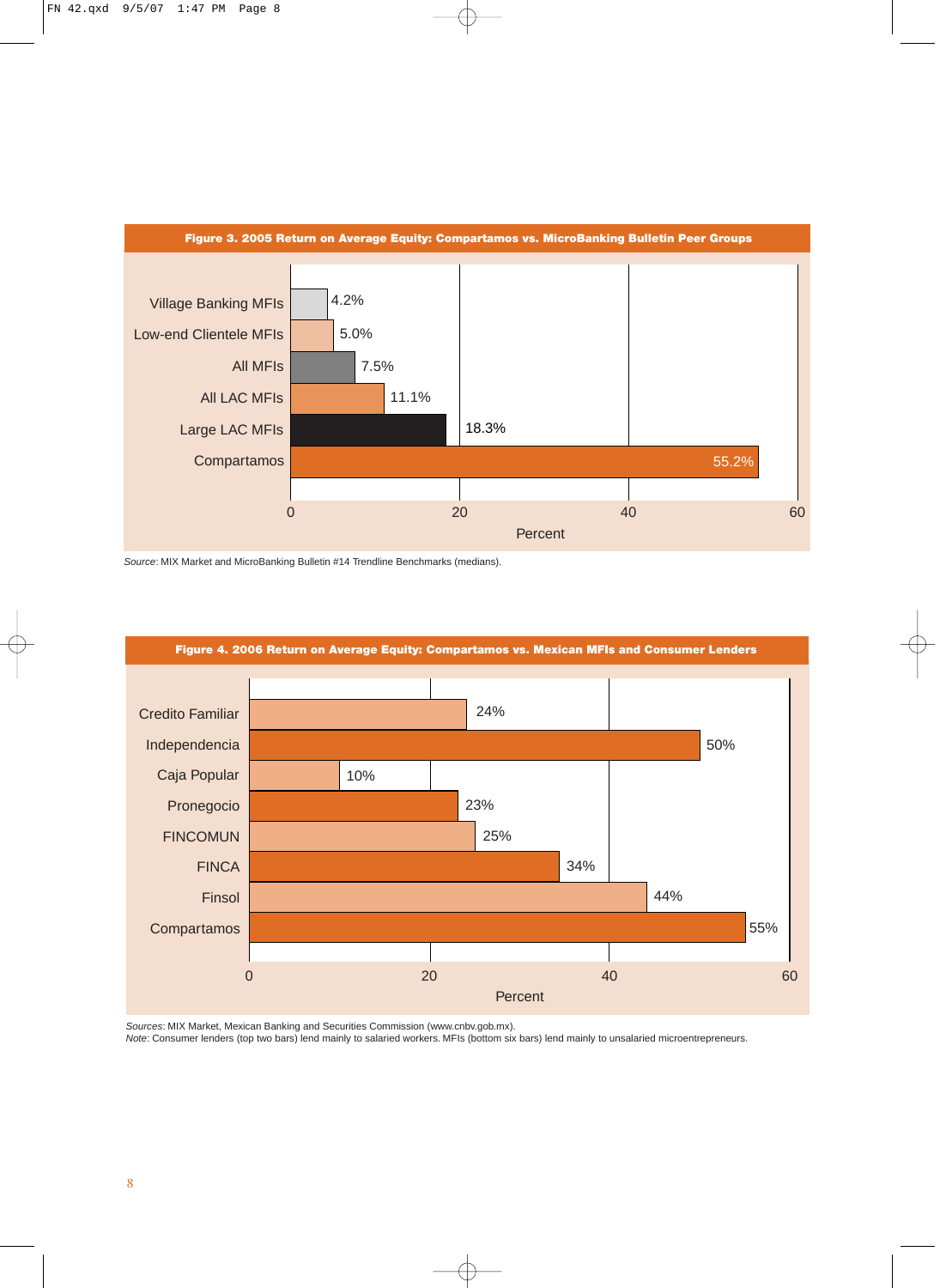

*Source*: Calculations based on MBB database, with permission.

### **B. Are the high profits on Compartamos loans consistent with the interests of present and future borrowers? <sup>15</sup>**

Even after commercialization in 2000, Compartamos has always represented itself (sincerely, we have no doubt) as a business with more than a single "bottom line"—in other words, a business that would try to balance profits for shareholders with a social mission, mainly the welfare of its present and future customers.

When Mexico was hit by heavy devaluation and inflation in 1995, Compartamos, still in a pilot phase of operations, responded by raising its effective annual interest rate above 100 percent, in order to provide real (inflation-adjusted) yields that were sufficient to cover its lending costs. When inflation dropped back to normal levels, the founders and managers deliberated about whether to lower the rates. They had a choice about the matter because they faced little direct competition and were in a near-monopoly position with respect to their clients.

They decided to leave the high charges in place, in order to fund the rapid expansion of outreach to new

| <b>Table 5. Compartamos Growth in Outreach</b> |                  |            |  |  |  |  |  |
|------------------------------------------------|------------------|------------|--|--|--|--|--|
| Year                                           | <b>Borrowers</b> | Growth (%) |  |  |  |  |  |
| 1996                                           | 26,716           |            |  |  |  |  |  |
| 1997                                           | 32,254           | 21         |  |  |  |  |  |
| 1998                                           | 43,401           | 35         |  |  |  |  |  |
| 1999                                           | 48,835           | 13         |  |  |  |  |  |
| 2000                                           | 64,141           | 31         |  |  |  |  |  |
| 2001                                           | 92,773           | 45         |  |  |  |  |  |
| 2002                                           | 144,991          | 56         |  |  |  |  |  |
| 2003                                           | 215,267          | 48         |  |  |  |  |  |
| 2004                                           | 309,637          | 44         |  |  |  |  |  |
| 2005                                           | 453,131          | 46         |  |  |  |  |  |
| 2005                                           | 616,528          | 36         |  |  |  |  |  |
| Avg. 1996-2000                                 | 24%/year         |            |  |  |  |  |  |
| Avg. 2000-2006                                 | 46%/year         |            |  |  |  |  |  |

Source: Mix Market.

clients. From the very inception of the microcredit program, the leaders of Compartamos stayed focused on their vision of reaching a million poor Mexican women with loans, as quickly as possible. It seems reasonably clear that, in the absence of high retained profits, Compartamos' expansion from 1995 to 2000 would have been considerably slower. (See Table 5.) The only alternative funding sources would have been more grants or loans from donor agencies. It is unlikely that grants of sufficient size would have been available. Funding assets at the 2000 level with grants would have meant getting donors to donate \$7 million to an operation that had already used \$6 million in startup grants and that was already commercially viable. As to financing growth with loans, Compartamos, as an NGO, could not expect to borrow much from commercial banks, and loans from development-oriented funders were far less available in 1995–2000 than they are now.

It seems to us that as long as Compartamos was an NGO, it was not unreasonable to defend this high-interest-rate, high-retained-earnings strategy in terms of the interests of clients and other poor Mexicans. Basically, it "overcharged" existing clients for the sake of outreach to potential future clients, and all profits accumulated in the NGO would remain at the service of poor Mexicans—some as microfinance clients and others as beneficiaries of

<sup>15</sup> As Compartamos starts to use its deposit-taking license, its poor clients will include not just borrowers but also savers, as well as users of payment services and perhaps insurance. We focus on borrowers here because they are the ones directly affected by higher-than-necessary interest rates, which we see as the most important problem under discussion.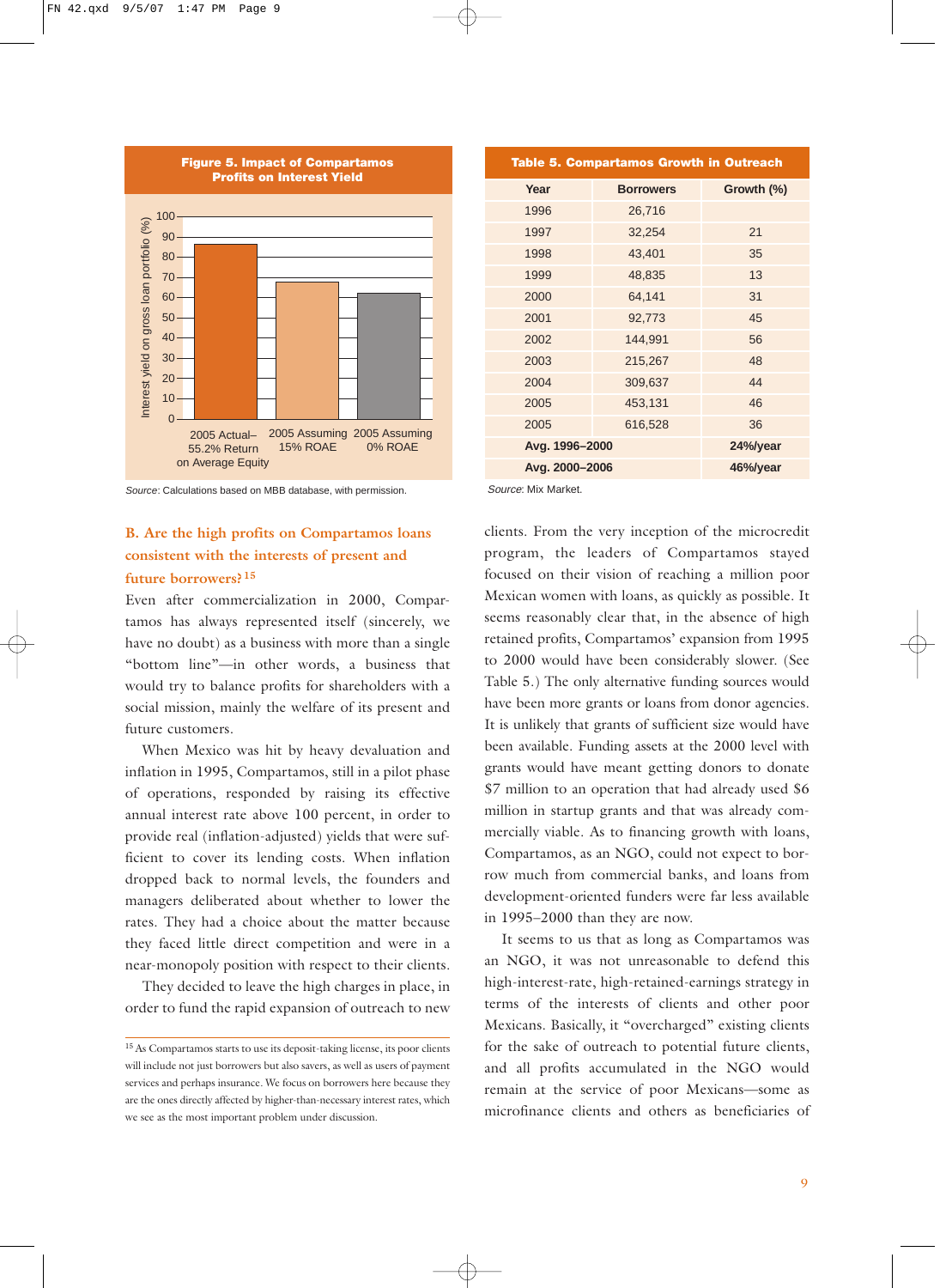#### **Box 1. Are Loans at 100 Percent Interest Too Expensive to Enhance Borrower Welfare?**

Compartamos, like most MFIs, has not done an expensive impact study on borrowers versus nonborrowers to provide a rigorous scientific answer to this question. But there are substantial reasons to think that clients are benefiting.

To begin with, clients themselves obviously judge that the loans are good for them and their households, because they flock to the service in large numbers, often attracted by word of mouth from neighbors who are satisfied clients. Perhaps more important, they repay their loans repeatedly and faithfully, when there are few incentives to do so except a desire to maintain future access to a service the borrowers think is useful to them. Of course, borrower demand does not prove borrower benefit—no one would make this argument in the case of cigarettes, for instance. Not everyone makes wise use of credit. But when lenders are getting significant proportions of their borrowers in trouble, it shows up sooner or later in high delinquency and default levels. This has not happened at Compartamos, any more than it has at well-run microfinance programs that charge lower interest rates.

Some observers worry that the borrowers' microenterprises cannot possibly generate enough returns on invested capital to afford such interest rates. However, tiny cash-starved trading and handicraft microenterprises can often generate very high returns on additional capital.<sup>a</sup> It should be noted that if Compartamos is like other MFIs where credible surveys of loan use have been done, then half or more of its borrowers use their loan proceeds for noncommercial purposes, such as buying a television, paying for a child's tuition, or covering medical expenses. As high as Compartamos' interest rate is, it is usually significantly lower than the vendor credit and informal sources that are the clients' main alternatives.

<sup>a</sup> E.g., Udry and Anagol (2006) and Cull, McKenzie, and Woodruff (2007).

nonfinancial programs—rather than enriching private investors (Box 1).<sup>16</sup>

Once Compartamos commercialized its operations by forming a for-profit corporation in 2000, its average annual growth almost doubled, which was good for its target clientele. But at that point, the trade-off between public and private benefits changed, because private shareholders entered the picture.

Up until 2004, all earnings were retained to fund expanded outreach and potentially other social programs. Since then, dividends to shareholders have been modest—about one quarter of earnings in 2006. But the IPO demonstrates dramatically that shareholders, including private commercial shareholders, don't need dividends to capture profits from the company. As soon as there is a market for the company's shares, shareholders can take out their profits by selling their holdings.

In this circumstance, higher charges to borrowers correlate directly with higher profits captured by investors, including private investors. To that extent, there is a direct and obvious conflict between the welfare of clients and the welfare of investors.

It is instructive to analyze the situation by looking at the funding sources for Compartamos' assets at the end of 2006, just before the IPO (Figure 6). The sources can be broken out among the following:

- **Development** agencies and private donors (grants and quasi-commercial loans)
- Private social investors (quasi-commercial loans)
- Commercial sources (commercial bank loans and individual share purchases)
- Compartamos' microborrowers (retained net profits generated by their interest payments)

This perspective implies that clients have funded a very large part of the current business.<sup>17</sup> Of course, this source of capital will not get any financial return on its "investment."

ACCION's announcement of the IPO on its Web site argues that "[i]t is worth remembering that the income from the public offering comes neither from Compartamos nor, more critically, its low-income clients, but from the domestic and international

<sup>16</sup> Some may be troubled by taking money from current clients to help future clients. But any initially subsidized MFI is doing this when it decides to charge an interest rate that will make it sustainable in the long term: existing clients are denied the benefit of a subsidized rate, for the sake of creating a business that can reach lots of other clients.

<sup>&</sup>lt;sup>17</sup> If one were to assume that Compartamos takes enough deposits over the next four years to leverage its equity capital to the same degree as a typical Mexican bank, that non-deposit liabilities stay the same, and that return on average equity is lowered to 20 percent, then by 2010 the borrower-financed share of Compartamos assets would be much smaller: donors/development agencies, 2 percent; private social investors, 1 percent; commercial sources (including deposits), 80 percent; and microborrowers (retained profits), 17 percent.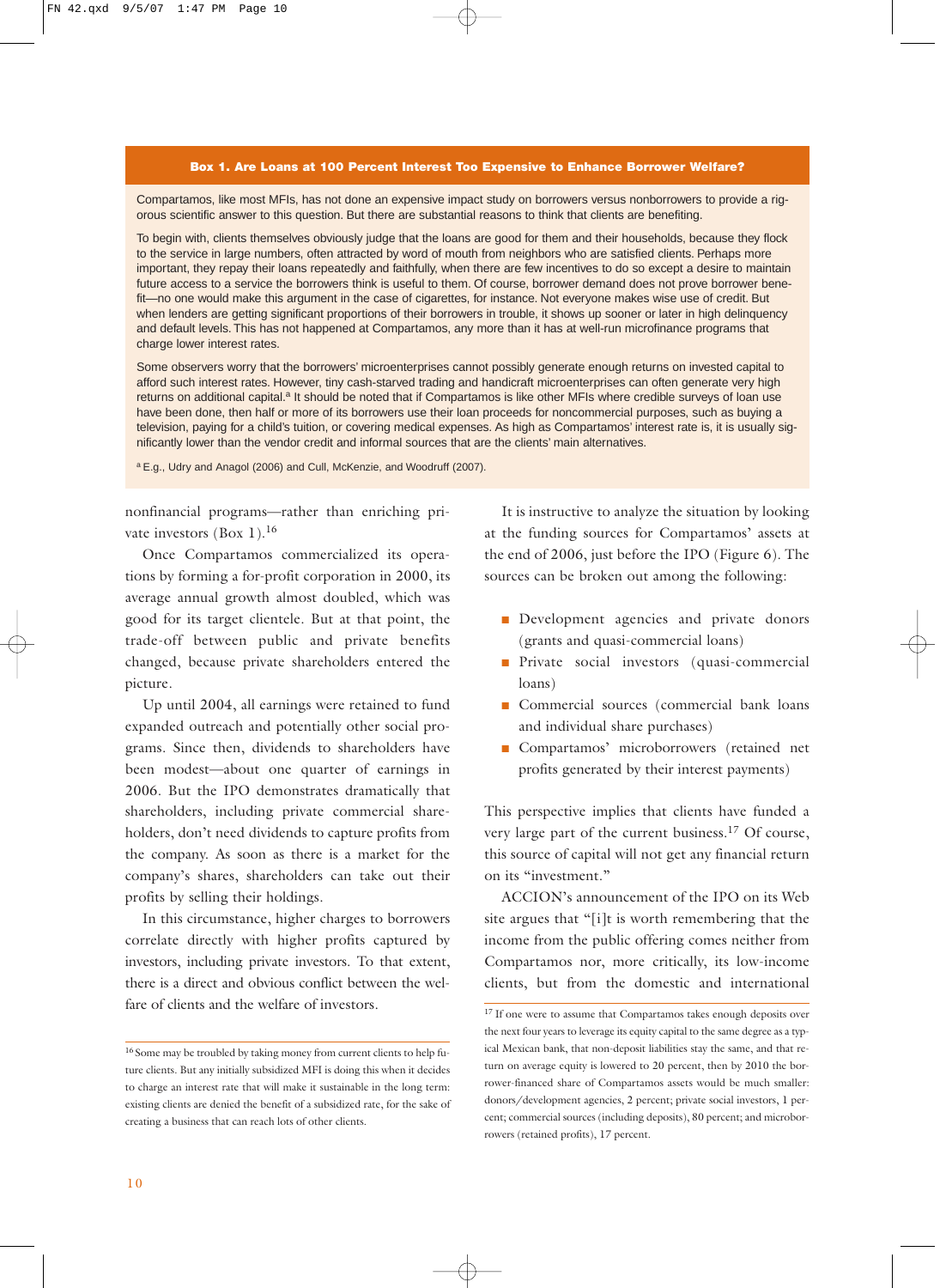

*Source*: CGAP analysis of Offering Circular data.

financial markets."<sup>18</sup> This is true, but it fails to address the fact that the income (to shareholders, not to Compartamos) was extremely high precisely because unusually high interest charges to lowincome clients produced unusually high profits.

Could Compartamos have reduced its interest rates and profits? One way to do that would be simply to have grown more slowly. True, rapid growth brought commercial advantages. At a minimum, it built market share and occupied the most attractive branch locations and gained the best customers before competitors could move in. But it also brought a clear benefit to poor potential clients who did not have to wait years to get access to a valuable service. *It seems to us that Compartamos' decision to grow fast has been defensible from a development perspective—which is to say, the perspective of present and future clients.*

But that brings us to the critical question: How should that growth have been funded? Compartamos and its shareholders say that unusually high profits were a necessary part of the equation: "[t]he returns received have become retained earnings and allowed the institution to nearly double its reach over the last three years, *something it could not have done any other way*."<sup>19</sup>

We have not been privy to Compartamos' financing alternatives and decisions, but that statement is far from self-evident for us, at least when applied to the period after Compartamos commercialized. The years since 2000 have seen what can only be described as a flood of new publicly owned or socially motivated investors—"international financial institutions" (IFIs) and "microfinance investment vehicles" (MIVs)—who are anxious to invest large amounts in debt and equity of MFIs.<sup>20</sup> The supply of such funds has been, so far at least, larger than the demand from high-quality MFIs who meet these investors' risk and return criteria. The result is that many of the IFIs and MIVs have been competing for, and concentrating quite a bit of their investment in, a relatively small number of top-grade MFIs like Compartamos. We have little doubt that Compartamos has turned down expressions of interest from a number of these investors since 2000, and even less doubt that it could have raised more MIV funds if it had actively pursued them.

Compartamos has been justifiably proud of its strong corporate and bond ratings from rating agencies like Fitch and Standard & Poor. Taking on more debt in relation to the company's equity base inher-

19 Ibid, italics added.

<sup>18</sup> http://accion.org/media\_noteworthy.asp\_Q\_N\_E\_344

<sup>20</sup> See Ivatury and Abrams (2005) and Reille and Sananikone (2007).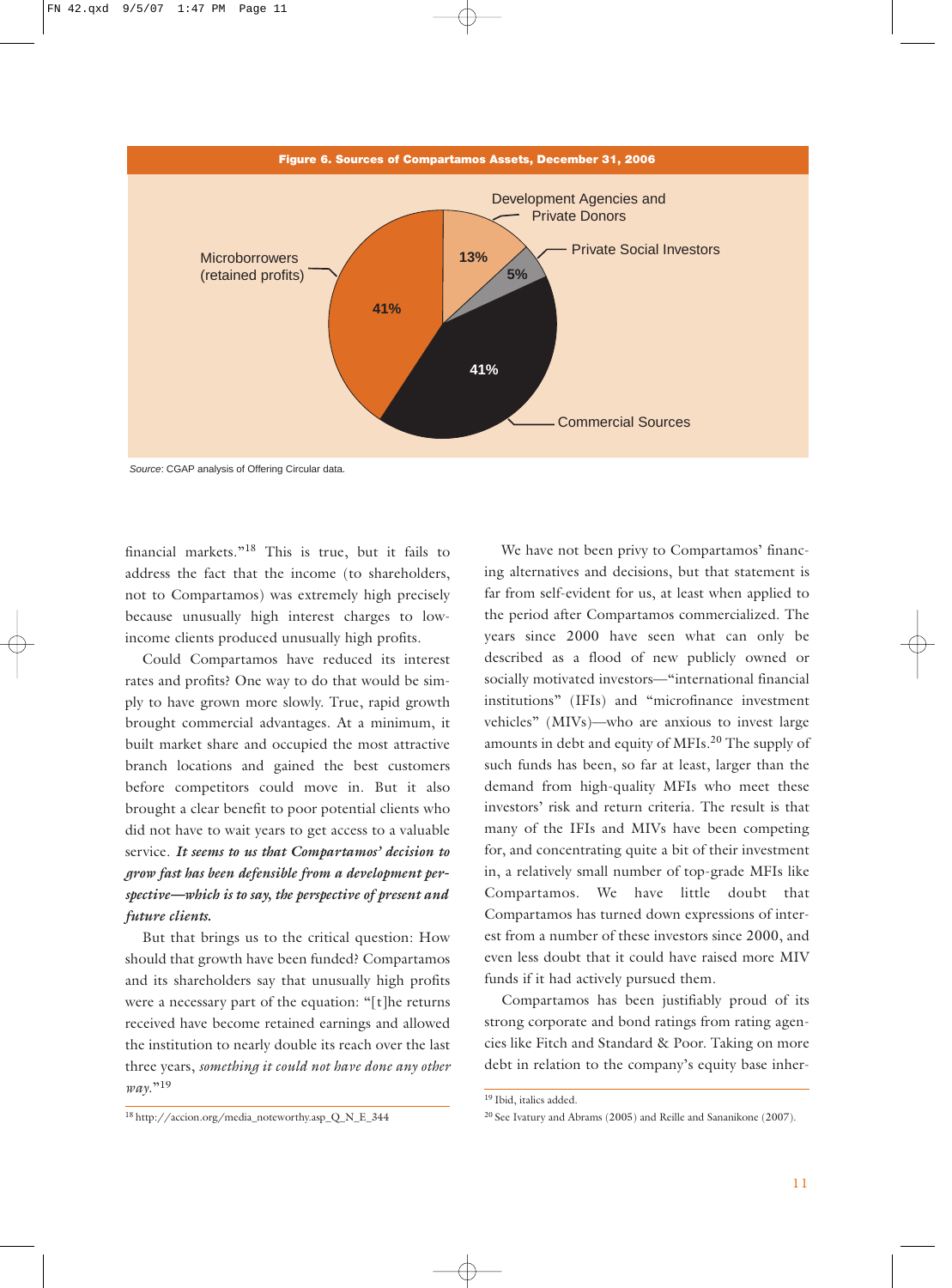ently raises the riskiness of any company. If Compartamos had borrowed more to fund its expansion, the effect might perhaps have been to lower its ratings and increase its overall cost of funds. On the other hand, the company was not heavily leveraged—its 2006 debt-to-equity ratio was only 1.35—so there was probably room for at least some additional borrowing without hurting Compartamos' ratings.

At any rate, Compartamos may have faced a tradeoff between paying a few more percentage points on its borrowings on the one hand, and lowering the interest rates charged to its clients on the other. Might not a business with a strong and effective social motivation choose the latter?

But more to the point, why couldn't Compartamos have taken equity investments from the IFIs or MIVs, which would allow it to expand its funding including borrowing more—without hurting is debt-to-equity ratio? Issuing new shares to MIV investors may not have been good for the existing investors whose shareholding would thereby be diluted: the MIVs would probably not have paid the 1,150 percent premium over book value that the IPO produced. But was a lower financial return for existing investors weighed against the benefit to clients in the form of a lower interest rate?

We do not want to imply that the decision not to take in more equity from social investors was driven solely, or perhaps even mainly, by maximization of shareholder profits. Compartamos had a preference for truly commercial investors (the kind that bought shares during the IPO) because it wanted the Mexican financial sector to see microfinance as real banking, not the preserve of socially motivated, notreally-hard-headed, investors. It believed that truly commercial investment was the best path to reaching massive numbers of clients. Also, bringing in new social investors with large blocks of shares would have diluted the original shareholders' control of operations, whereas the shares sold in the IPO went to a wider number of investors who are less likely to organize in opposition to the original shareholders. But these considerations, as well, had to be weighed against the consequences for clients of funding growth through high interest rates and high retained earnings.

As noted, we do not have access to detailed information about the financial circumstances and decisions faced by Compartamos and its shareholders from 2000 to 2006, nor are we privy to their motives for their choices. But looking at the facts available to us, *it is hard to avoid serious questions about whether Compartamos' interest rate policy and funding decisions gave appropriate weight to its clients' interests when they conflicted with the financial and other interests of the shareholders.* It is not clear how much Compartamos' decisions on those issues differed from what one would expect from a purely and forthrightly profit-maximizing company and its investors.

One needs to be realistic about commercialization of microfinance. Although it brings the advantage of access to much greater funding and allows exponential expansion in the number of people served, one cannot be too shocked if a for-profit corporation starts acting like other businesses.<sup>21</sup> But in the Compartamos case, a controlling majority—twothirds of the shares—was held by three pro-bono shareholders who were committed to development objectives, not profits. At a minimum, one wants to ask why they did not insist that greater weight be given to the interests of Compartamos' clients. In our view, this question is more troubling than most of the others associated with the company's development between commercialization in 2000 and the IPO in 2007.

Although the Compartamos IPO may stimulate investors' interest in other MFIs, it may also have less fortunate results for some other MFIs in Latin America and elsewhere. A number of countries are seeing a strong backlash against high microcredit rates from populist politicians, media, and social activists. This populist critique usually ignores the fact that microcredit rates have to be higher—sometimes much higher—than normal bank rates even when MFIs are efficient and profits are modest. But

<sup>21</sup> Some have suggested that the increase in Compartamos' average outstanding loan size as it commercialized—from \$127 in 1999 to \$440 in 2006—reflects an abandonment of poorer borrowers. Loan sizes are sometimes driven by MFI policy rather than client poverty. A few years ago, Compartamos decided that its limit on initial loan size was a lot lower than it needed to be from a risk-management perspective. When it started to offer a range of initial loan sizes, almost all its customers immediately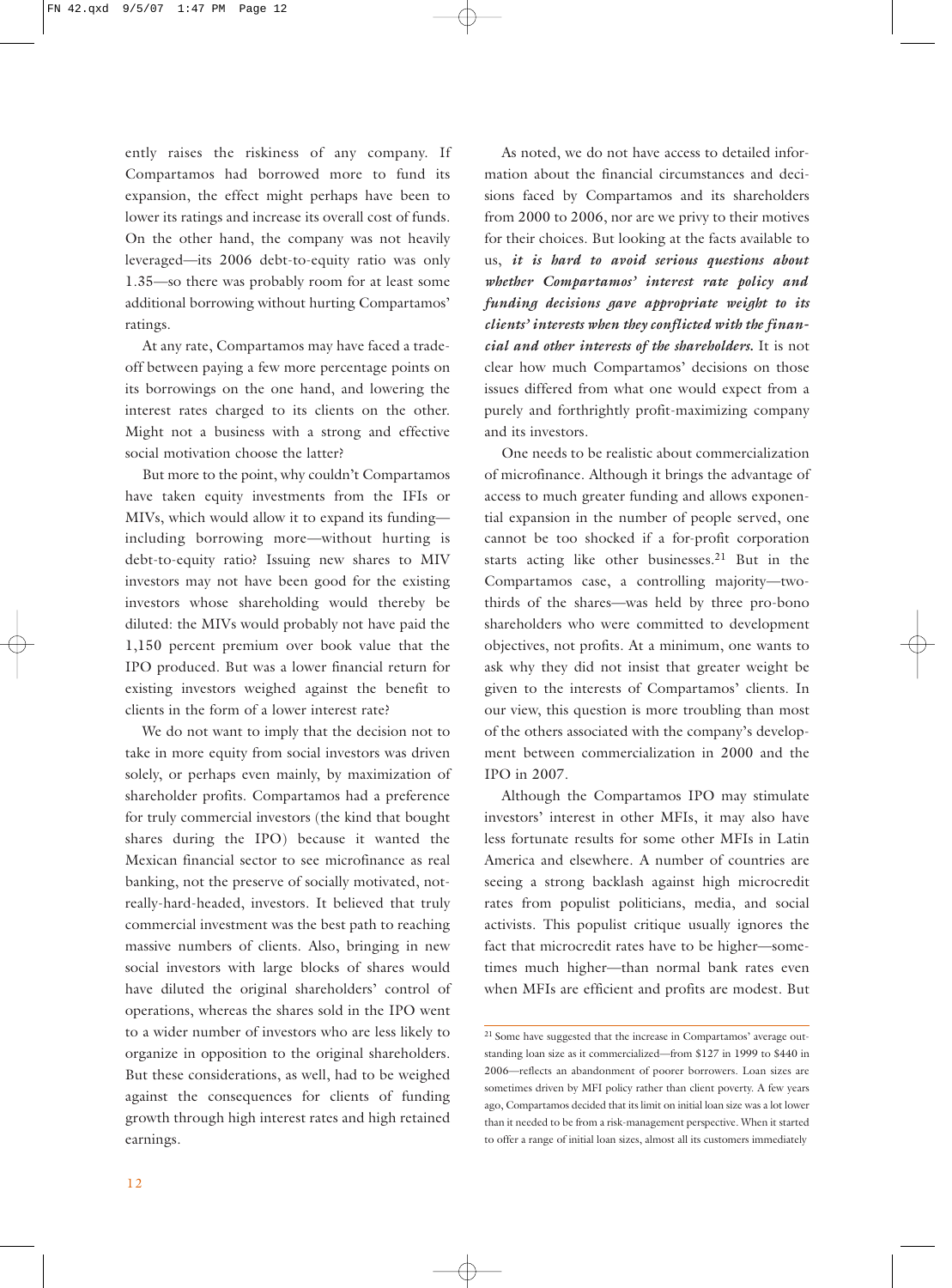the public example of Compartamos, where the interest rates and profits that fed into the IPO look surprisingly high even to a fair-minded observer, could add fuel to the flames. In the present environment, MFIs are going to have to pay more attention to the political consequences of their interest rates.

## **C. Will growing competition restrain Compartamos' interest rates and profits?**

Fortunately (from the clients' perspective, at least) there are signs that competition is finally setting in.

Conventional competition theory posits a "takeoff" stage when additional providers have entered a rapidly growing market, following the lead of initial pioneers, but the market is still a long way from being saturated. During this phase, firms are expected to compete more on product design or service quality than on price. Full price competition comes later, as the market gets closer to saturation and growth slows.<sup>22</sup>

Compartamos has always faced some degree of competition, because its clients have, and use, other borrowing options, including informal sources, vendor credit, and sometimes credit cards or consumer loans. These services have characteristics that are quite different from Compartamos loans, so the competition has been indirect. But this indirect competition is heating up, as Mexican banks and other firms move down-market toward retail services because the market for corporate banking has become so competitive.

In addition, well-financed for-profit competitors are offering services that compete more directly with Compartamos, namely working capital loans to

unsalaried microentrepreneurs. Pronegocio is a subsidiary of Banorte, a large Mexican bank, that has about 67,000 clients and is growing fast. Compartamos' most serious present competitor is Finsol, owned by a group of ex-bankers from Banorte. With 175,000 clients, Finsol is operating in the same rural environments where most of Compartamos' customers are, uses a similar village banking methodology, plans to compete with Compartamos for deposits, and is aggressively poaching customers and staff from Compartamos branches. Like Compartamos, Finsol in 2006 had a high interest yield (81%) and was very profitable ( $ROAE = 44\%$ ).

The Mexican microcredit market is still far from saturated, so it may be a while before Compartamos is forced to lower its prices to levels that produce a normal profit margin on its loans. But we still expect that each succeeding year will reduce Compartamos' freedom in pricing its products, put tighter limits on its profitability, and force it to seek greater efficiencies.

#### **2. Was the aid money granted to Compartamos in its early years used inappropriately to enrich private investors?**

As noted earlier, the IPO produced huge profits for private investors. In this section, we analyze the relatively narrow issue of whether donor grants and other soft funding made their way into private pockets (Table 6).

Virtually all of the grants supporting Compartamos operations went to not-for-profit NGOs and stayed there, without leaking into private pockets. No grants were made to the finance company. ACCION lent \$1 million of its 2000 USAID grant to the finance company, which has already repaid the loan. ACCION and the Compartamos NGO used grant money to buy equity shares in the finance company, but of course retained those shares and rights to all profits accruing from them.<sup>23</sup> The huge capital gains that were realized on the sale of those shares in the IPO go back to the NGOs and are used to fund their public-purpose work.

The Compartamos NGO received over \$100 million from the IPO, which will be used to expand its

opted for the highest option, making it obvious that the earlier loan sizes were not an indication of their borrowing needs and desires. This factor— Compartamos gaining more confidence in its ability to give clients the bigger loans they wanted—has no doubt driven a substantial part of the loan size increase. On the other hand, Compartamos certainly understands that, at a given interest rate, big loans are more profitable than small ones. But even if it is aggressively cultivating borrowers who want larger loans, that does not necessarily mean that those who want to borrow lesser amounts are being squeezed out. It is becoming clear that branch location is one of the strongest determinants of client poverty, so we would hesitate to conclude that there was substantial "mission drift" at Compartamos unless we saw evidence that the distribution of its branches had moved in the direction of more affluent neighborhoods. Discussions about mission drift in an MFI are usually frustrating, because the question can almost never be answered from publicly available data. 22 See Porteus (2006).

<sup>23</sup> ACCCION's share purchase in the finance company was funded, not by the \$2 million USAID Compartamos grant shown in Table 1, but by earlier USAID and CGAP grants to ACCION's Gateway investment fund.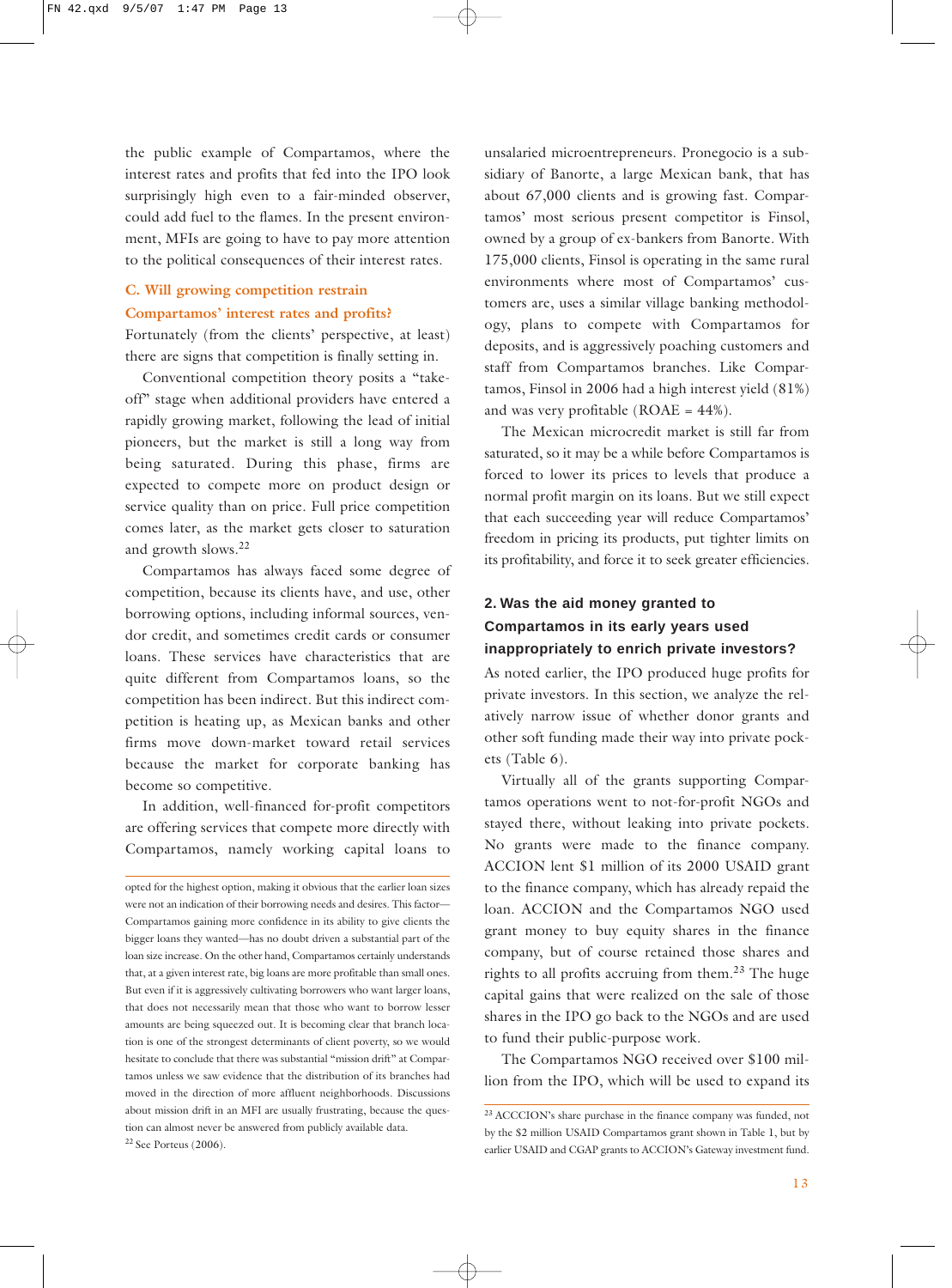| <b>Table 6. Grants and Soft Loans</b><br>for Compartamos Operations |                               |                       |  |  |  |  |  |
|---------------------------------------------------------------------|-------------------------------|-----------------------|--|--|--|--|--|
| Year                                                                | <b>Source</b>                 | <b>Amount (\$000)</b> |  |  |  |  |  |
| 1990                                                                | <b>USAID</b>                  | 50                    |  |  |  |  |  |
| 1993                                                                | <b>IDB</b> grant              | 150                   |  |  |  |  |  |
| 1993                                                                | IDB loan (near-grant terms)   | 500                   |  |  |  |  |  |
| 1995                                                                | Alfredo Harp & family         | 1,300                 |  |  |  |  |  |
| 1995-98                                                             | <b>Other private Mexicans</b> | 300                   |  |  |  |  |  |
| 1996                                                                | <b>CGAP</b>                   | 2.000                 |  |  |  |  |  |
| 2000                                                                | <b>USAID (to ACCION)</b>      | 2,000                 |  |  |  |  |  |
|                                                                     | Total                         | 6.300                 |  |  |  |  |  |

Note: This table does not include the ACCION Gateway Fund's 1998 share purchase of \$1 million. Gateway assets at the time came largely from earlier USAID and CGAP grants that were intended for investment in unspecified MFIs and, thus, did not target Compartamos.

work focused mainly on health and nutrition for poor Mexicans. ACCION sold off a larger percentage of its shares and cleared about \$135 million, which it will be using to further its work supporting MFIs around the world. When IFC's \$40 million is included, about five-eighths of the sale proceeds have gone back into organizations whose assets are used for development purposes and are not distributed to private owners.

Private individuals captured over \$150 million from the sale. It is legitimate to question whether profits this large are appropriate for a company that has always presented itself as wanting to balance commercial and social objectives, as discussed in the previous section. But these private individuals' shares in the company were not financed with publicsource money.

It is true that the donor grants funded operations at an earlier, and therefore riskier, stage of operations. In recognition of this, the Compartamos NGO received a premium over and above the face value of the loan portfolio that it transferred to the finance company. One can always argue about whether the premium was a fair one, but that question had to be answered in 1998, without the benefit of hindsight. We are inclined to think that the finance company was still a high-risk proposition for private investors in 1998. Many, if not most, of the private investors in the finance company were motivated by social as much as by financial objectives at that time.<sup>24</sup>

In addition to \$6.3 million in grants to the Compartamos and ACCION NGOs, there has been over \$45 million in loans from development agencies and social investors to the for-profit finance company and bank. Some of these loans have had a degree of a concessional element—for instance having longer terms or lower collateral requirements than a commercial lender might have offered, or the protection from domestic political risk that comes from having public international investors. These modest concessional dimensions no doubt benefited the company, including its minority of private investors. The same thing happens in most of the operations of such development-oriented lenders, so there was nothing unusual in this regard about their Compartamos investments. The main point is that the interest rates Compartamos pays for these loans have generally been at commercial levels or even above.

*On balance, our view is that the public aid money given to Compartamos has not been inappropriately diverted to private pockets.* Indeed, we think the grant money has been deployed quite successfully from a development perspective. By the end of 2006, before the IPO, the \$6.3 million in grants had catalyzed over \$130 million in private purely commercial resources. Compartamos will now start using its banking license to mobilize deposits. If one assumes enough deposits over the next four years to leverage its equity capital to the same degree as a typical Mexican bank, then by 2010 the bank will have captured over \$1.2 billion in purely commercial funding, equivalent to 80 percent of its total assets.<sup>25</sup> Another optic is to compare the donors' original grant investment with the number of borrowers

 $24$  It is worth noting that a quarter of the donations to the Compartamos NGO came from private Mexican sources, mainly the Harp family, which later also paid for a 10 percent share of the finance company.

<sup>&</sup>lt;sup>25</sup> These figures include money raised from outside sources only; they do not include the company's retained earnings. The projection assumes that Compartamos' non-deposit liabilities stay the same and that profits drop to a 20 percent return on equity, which is still above the Mexican bank average of 15 percent. If 50 percent profits are assumed, purely commercial funding would account for about 75 percent of the bank's assets by 2010.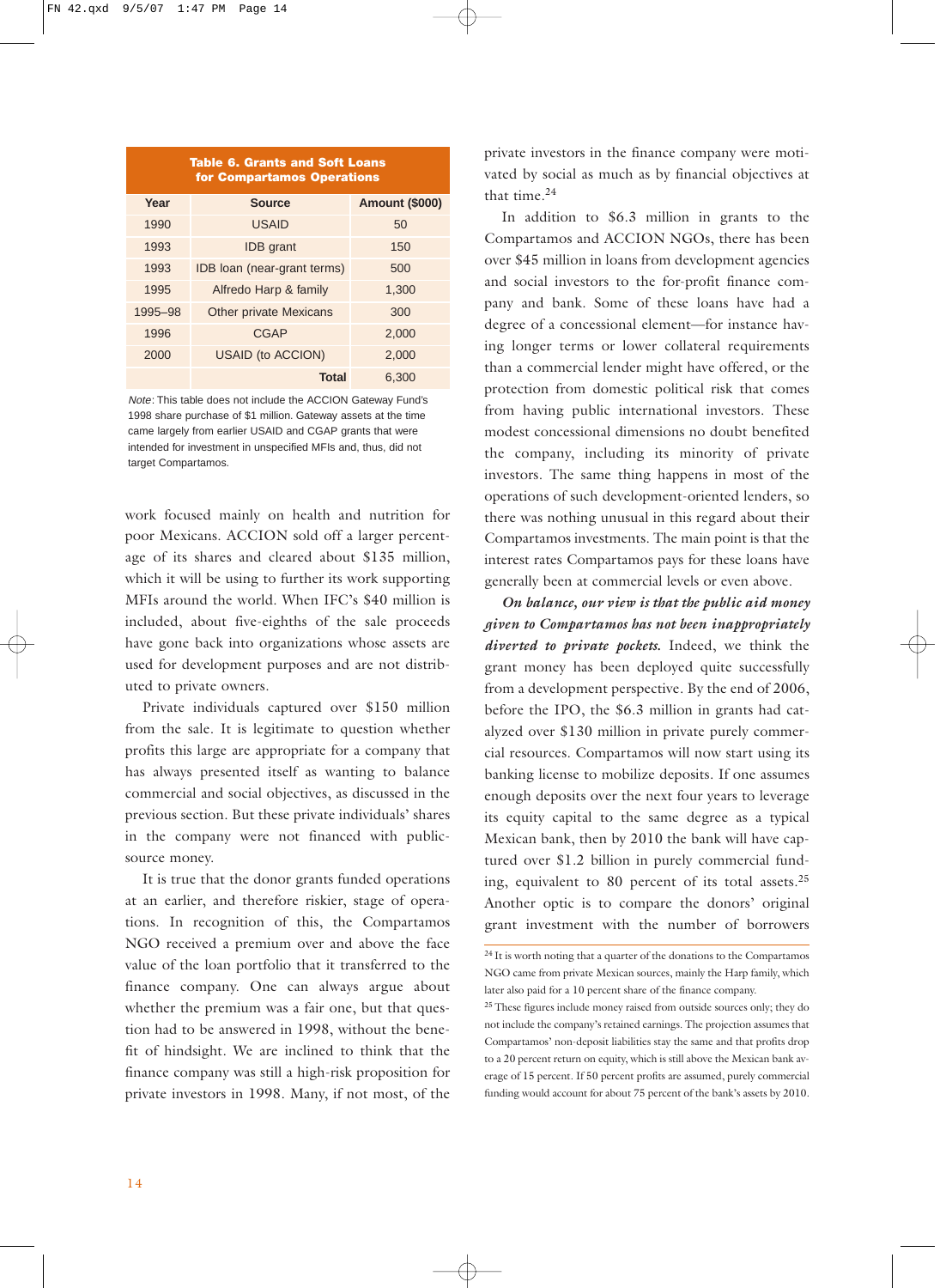reached: as of the end of 2006, grant input amounted to about \$10 per current active borrower, a figure that will continue to shrink as Compartamos' outreach grows.

## **3. Does the IPO change the governance of Compartamos in ways that will make it harder to balance social and commercial objectives, especially when there are choices to be made about whether money goes into shareholders' pockets or clients' pockets?**

The more of Compartamos' shares are in the hands of private commercial investors, the harder it will be to make decisions that do not maximize investor profits. After the IPO, the not-for-profit institutional shareholders are now a minority by a tiny margin, although they still have enough shares to retain effective control on issues where they vote together.

The high IPO purchase price paid by the new shareholders sets in place high expectations about profitability. The price on the initial sale of the shares was 27.1 times the company's 2006 earnings. The bid-up of Compartamos shares in subsequent trading raised the price-to-earnings ratio  $(P/E)$  substantially higher. By way of comparison, the average 12 month P/E for the middle-sized companies in the S&P Mid-Cap 400 Index was 19.9 as of March 31, 2007, and the comparable figure for the Mexican stock exchange as of January 31, 2007, was 19.3. The practical implication is that the new purchasers cannot realize a respectable return on their investment unless future profitability is considerably higher than it already was in 2006. Some additional profitability can be expected as Compartamos starts using relatively low-cost deposits to expand its loan portfolio. But in light of what the new investors have paid for their shares, they will certainly have little sympathy for interest rate policies that do not stretch profits to the maximum.

At the same time, it is important to recognize that the tension between social and commercial objectives did not begin with the IPO. It began with commercialization in 2000. Here again, the IPO is not the most basic issue. It simply brought into stark relief an issue that was created when the finance company took in private for-profit investors.

For us, the Compartamos commercialization and IPO reinforce a message that others in the industry have been emphasizing for some time now: *those of us who are involved in MFI transformations may need to be clearer and more realistic in dealing with the inevitable governance consequences of those transformations.*

If the focus belongs, as we think it should, on dealing with the future more than on judging the past, then this is probably the most important lesson revealed by the Compartamos experience. When microfinance operations move from a nonprofit entity to a for-profit one, complex issues of governance, incentives, and ethics are created. We wish we were in a position right now to make more practical observations about how to resolve these issues, if only to avoid the anomaly of this most important point in the paper getting such brief treatment. But developing a consensus around sound practice in these circumstances will take more thinking and discussion with our colleagues inside and outside the microfinance community.

We at CGAP ask ourselves whether we bear any responsibility for this situation. Our 1996 grant of \$2 million to the Compartamos NGO included no covenants about future interest rates or profit levels. Such covenants would probably have been inappropriate or impractical for several reasons, but in truth, we never gave much consideration to the possibility that Compartamos would be charging such interest rates, and generating such profits, 10 years later, after private investors had been brought into the picture. We thought the motivations of the early leaders, or at least eventual competition, would keep things in reasonable bounds. We still hope—indeed expect—that competition will reduce rates and profits in the sector, but it is taking a long time.

More generally, since our founding in 1995, CGAP has been vocal about the need for interest rates that are high enough to cover costs, but we have been less emphatic about the loss to clients when interest rates are driven by inefficiency or exorbitant profits. We never made concrete predictions about how quickly competition would fix these problems, but we were probably too optimistic on this score. The Compartamos IPO gives all of us an opportunity to take another look at these questions.